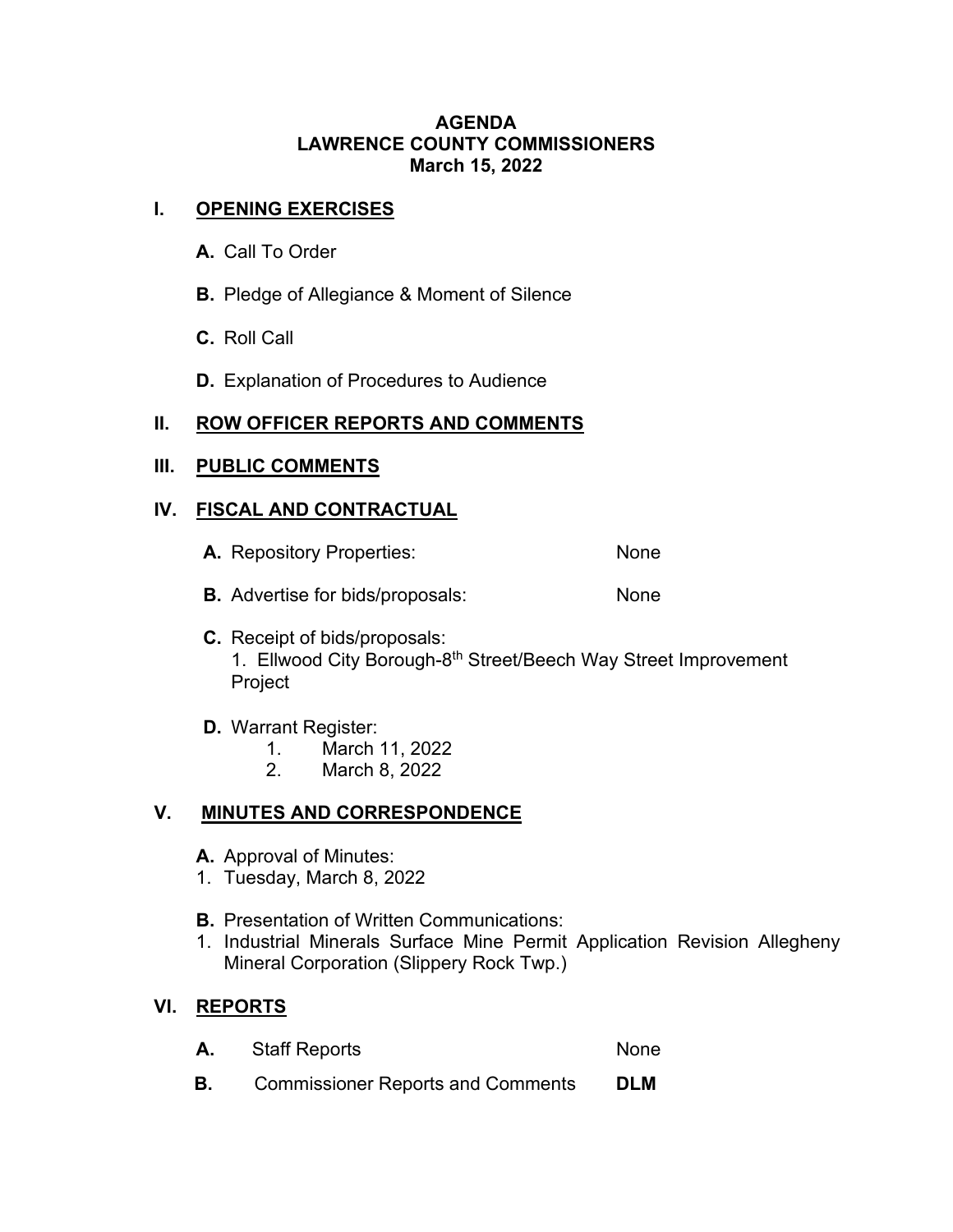# **VII. NEW BUSINESS**

#### **A.** New Resolutions:

#### 1. *Planning*

Resolution for discussion and possible approval revise the CDBG budget for South New Castle Borough.

### 2. *Boards*

Resolution for discussion and possible approval to extend Adam Neff's Workforce Investment Board term to comply with the State.

#### 3. *Budget Amendment (Courts)*

Resolution for discussion and possible approval to amend FY 2022 Budget.

#### 4. *Transfers (Commissioners/Pro & Reg & Rec)* Resolution for discussion and possible approval to approve Transfer T-2022-07.

## 5. *Transfers (Commissioners/Central Court)*

Resolution for discussion and possible approval to approve Transfer T-2022-08.

#### 6. *Transfers (Administrative)*

1. Public Safety from Westcore Upgrade & Maintenance to Westcore Maintenance for \$5,337.70

2. Public Safety from Westcore Upgrade & Maintenance to ICORRS Annual Maintenance for \$68,114.51

3. Public Safety from Westcore Upgrade & Maintenance to Region 13 ESInet Maintenance for \$8,589.60

- **B.** Resolutions on the table: None
- **C.** Resolutions to be taken off the table: None
- **D.** New Resolutions: None
- **E.** Motion to amend the agenda:

# **X. ORDINANCES**

- **A.** On the Table: None
- **B.** For introduction: None